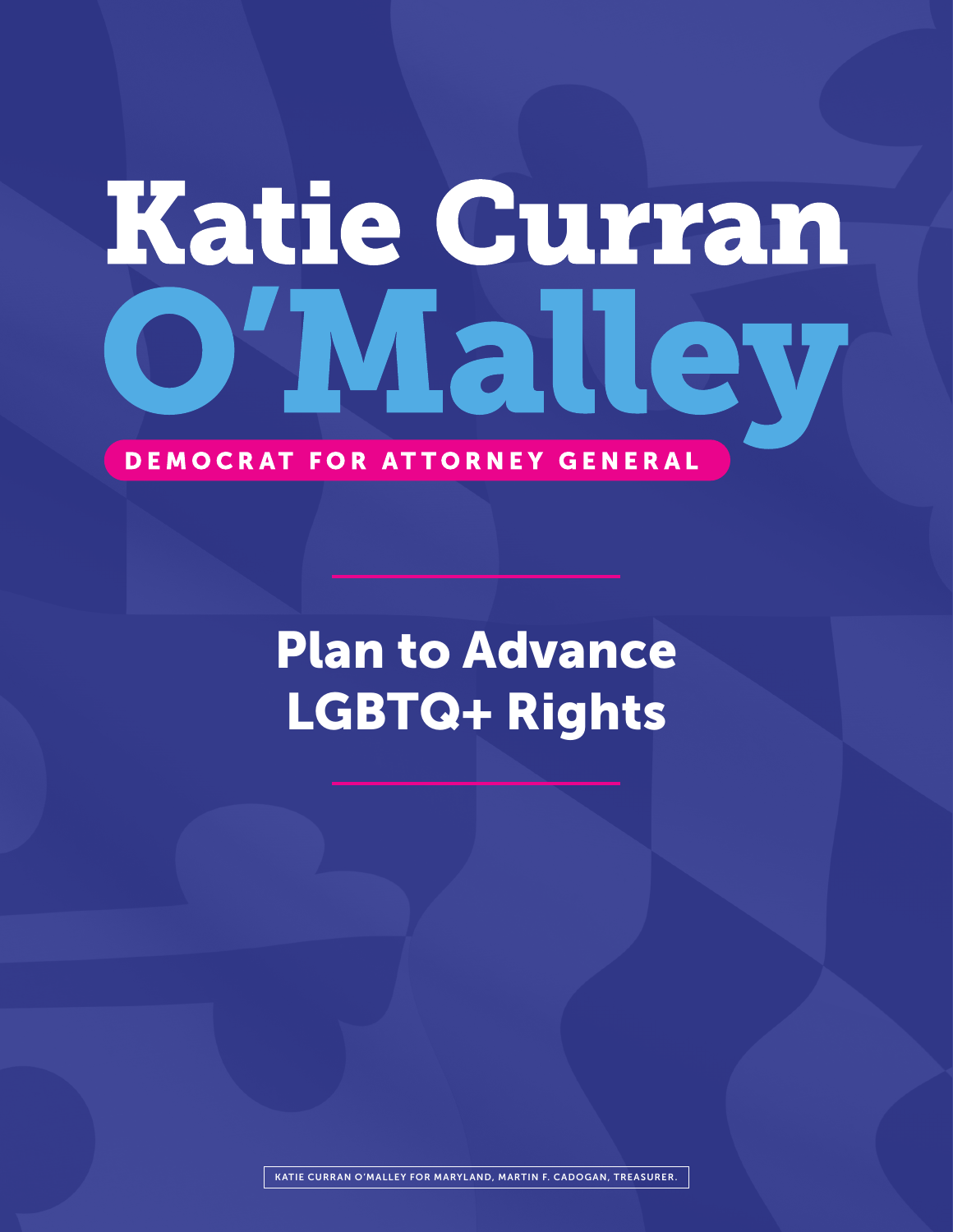#### Executive Summary

Over the course of the last 20 years there have been extraordinary advancements in the field of LGBTQ+ rights. However, these advancements have neither been sufficient nor are fully secured. The Movement Advancement Project, an organization that analyzes the status of LGBTQ+ equality in every state, ranks Maryland only 17th in the country for LGBTQ+ equality. Earlier this month, the Carroll County School Board banned LGBTQ Pride flags from school property. And with the Supreme Court poised to withdraw constitutional protections for reproductive rights, we cannot take the constitutional protection of same-sex marriage for granted.

Maryland needs an Attorney General that is a tenacious, relentless, and inspired advocate for LGBTQ+ rights. Throughout my career, I have been an advocate for LGBTQ+ rights, and my support of same-sex marriage's passage in 2011 is one of my proudest moments. I was proud to call out the moral cowardice then, and I will be proud to rebuke intolerance towards the LGBTQ+ as Attorney General. If elected, I will:

- **Fully Enforce the Inclusive Schools Act**
- **• Support Trans Rights**
- **• Joining Other Attorneys General to Advocate for LGBTQ+ Rights in Federal Court**
- **• Repeal Antiquated HIV Criminalization Laws**
- **• Working Closely with LGBTQ+ Community**